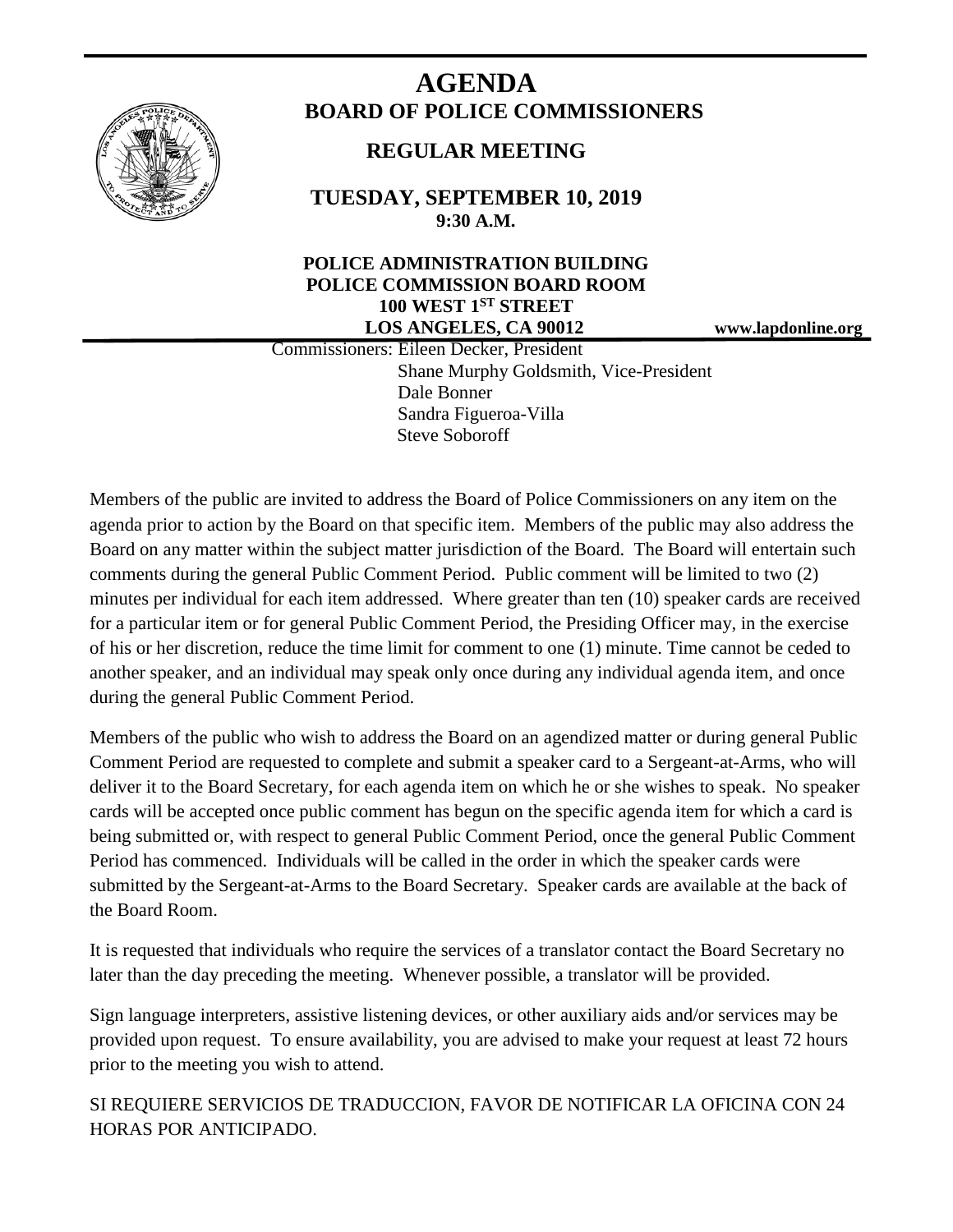#### **1. REGULAR AGENDA ITEMS**

 A. DEPARTMENT'S REPORT, dated August 28, 2019, relative to the Small Unmanned Aerial System Program Deployment Guidelines and Procedures- Established; and, Small Unmanned Aerial System Deployment Log, Form 15.53.00, - Activated, for the benefit of the Los Angeles Police Department, as set forth. [\[BPC #19-0248\]](http://www.lapdpolicecom.lacity.org/091019/BPC_19-0248.pdf)

Recommendation(s) for Board action:

APPROVE the Department's report.

B. DEPARTMENT'S REPORT, dated August 28, 2019, relative to a monetary donation in the amount of \$6,645.00, from the Los Angeles Police Foundation, to fund equipment to support the Department's Small Unmanned Aerial System pilot program, for the benefit of the Los Angeles Police Department, as set forth. [\[BPC #19-0249\]](http://www.lapdpolicecom.lacity.org/091019/BPC_19-0249.pdf)

Recommendation(s) for Board action:

APPROVE the Department's report and ACCEPT the donation.

C. DEPARTMENT'S REPORT, dated August 28, 2019, relative to the donation of computer software, valued at \$1,400.00, from Measure Aerial Intelligence, to support the Small Unmanned Aerial System pilot program, for the benefit the Los Angeles Police Department, as set forth. **[\[BPC #19-0250\]](http://www.lapdpolicecom.lacity.org/091019/BPC_19-0250.pdf)** 

Recommendation(s) for Board action:

APPROVE the Department's report and ACCEPT the donation.

D. DEPARTMENT'S REPORT, dated September 3, 2019, relative to a monetary donation in the amount of \$17,765.67, from the Los Angeles Police Foundation, to fund equipment to enhance Special Weapons and Tactics (SWAT) sniper weapon system currently used by the sniper cadre, for the benefit the Metropolitan Division, as set forth. [\[BPC #19-0243\]](http://www.lapdpolicecom.lacity.org/091019/BPC_19-0243.pdf)

Recommendation(s) for Board action:

REVIEW the Departments' report and APPROVE for TRANSMITTAL to the Mayor and City Council for acceptance.

E. DEPARTMENT'S REPORT, dated September 10, 2019, relative to a monetary donation in the amount of \$170,000.00, from The Ahmanson Foundation, to replace pavement for the exterior of the Ahmanson Equestrian Center, for the benefit of the Metropolitan Division, Mounted Unit, as set forth. **IBPC #19-0241** 

Recommendation(s) for Board action:

REVIEW the Departments' report and APPROVE for TRANSMITTAL to the Mayor and City Council for acceptance.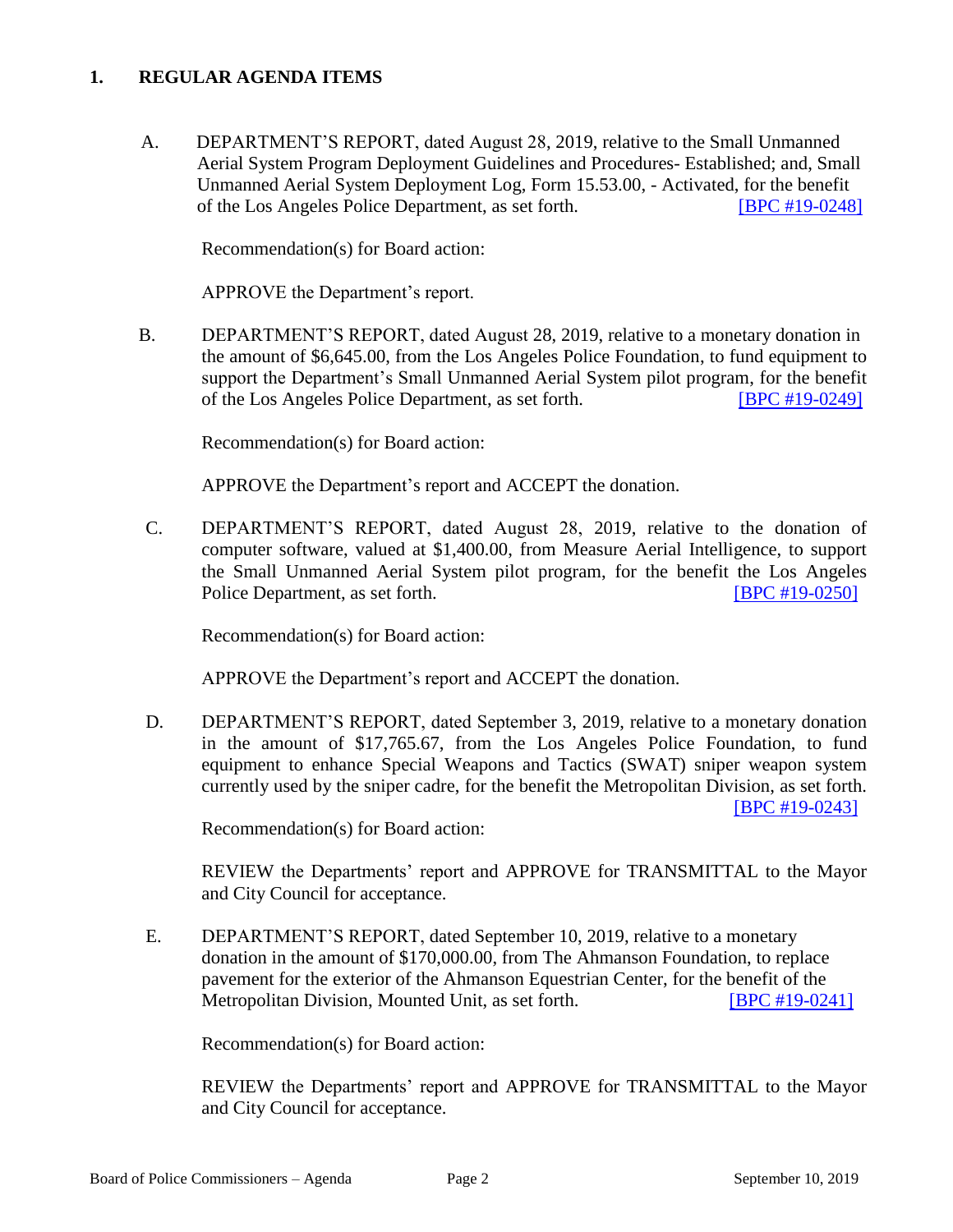F. DEPARTMENT'S REPORT, dated August 28, 2019, relative to a monetary donation in the amount of \$12,573.01, from the Los Angeles Police Foundation, to be used to provide the Tactical Waterborne Cadre with materials and equipment needed for deployment, for the benefit of Metropolitan Division, as set forth. [\[BPC # 19-0244\]](http://www.lapdpolicecom.lacity.org/091019/bpc_19-0244.pdf)

Recommendation(s) for Board action:

APPROVE the Department's report and ACCEPT the donation.

G. DEPARTMENT'S REPORT, dated August 28, 2019, relative to Immigration Enforcement, Task Force Reporting Requirements and Department Operations, as set forth. **[\[BPC #19-0251\]](http://www.lapdpolicecom.lacity.org/091019/BPC_19-0251.pdf)** 

Recommendation(s) for Board action:

APPROVE the Department's report.

H. DEPARTMENT'S REPORT, dated August 29, 2019, relative to the CalGang Criminal Intelligence System Audit (AD NO. 18-016), as set forth. **[\[BPC #19-0252\]](http://www.lapdpolicecom.lacity.org/091019/BPC_19-0252.pdf)** Recommendation(s) for Board action:

APPROVE the Department's report.

I. DEPARTMENT'S REPORT, dated September 10, 2019, relative to a monetary donation in the amount of \$5,350,000.00, from the Los Angeles Police Foundation, to fund six Information Technology projects and testing equipment that will support the Los Angeles Police Department's workforce and the public, for the benefit of Information Technology Group, as set forth. **[\[BPC #19-0238\]](http://www.lapdpolicecom.lacity.org/091019/BPC_19-0238.pdf)** 

Recommendation(s) for Board action:

REVIEW the Departments' report and APPROVE for TRANSMITTAL to the Mayor and City Council for acceptance.

J. DEPARTMEN'S REPORT, dated August 28, 2019, relative to a non-monetary donation in the value of \$30,000.00, from the Los Angeles Police Foundation, to fund a dispute resolution training for Department sworn and civilian supervisors, for the benefit of the Los Angeles Police Department, as set forth. [\[BPC #19-0242\]](http://www.lapdpolicecom.lacity.org/091019/BPC_19-0242.pdf)

Recommendation(s) for Board action:

REVIEW the Departments' report and APPROVE for TRANSMITTAL to the Mayor and City Council for acceptance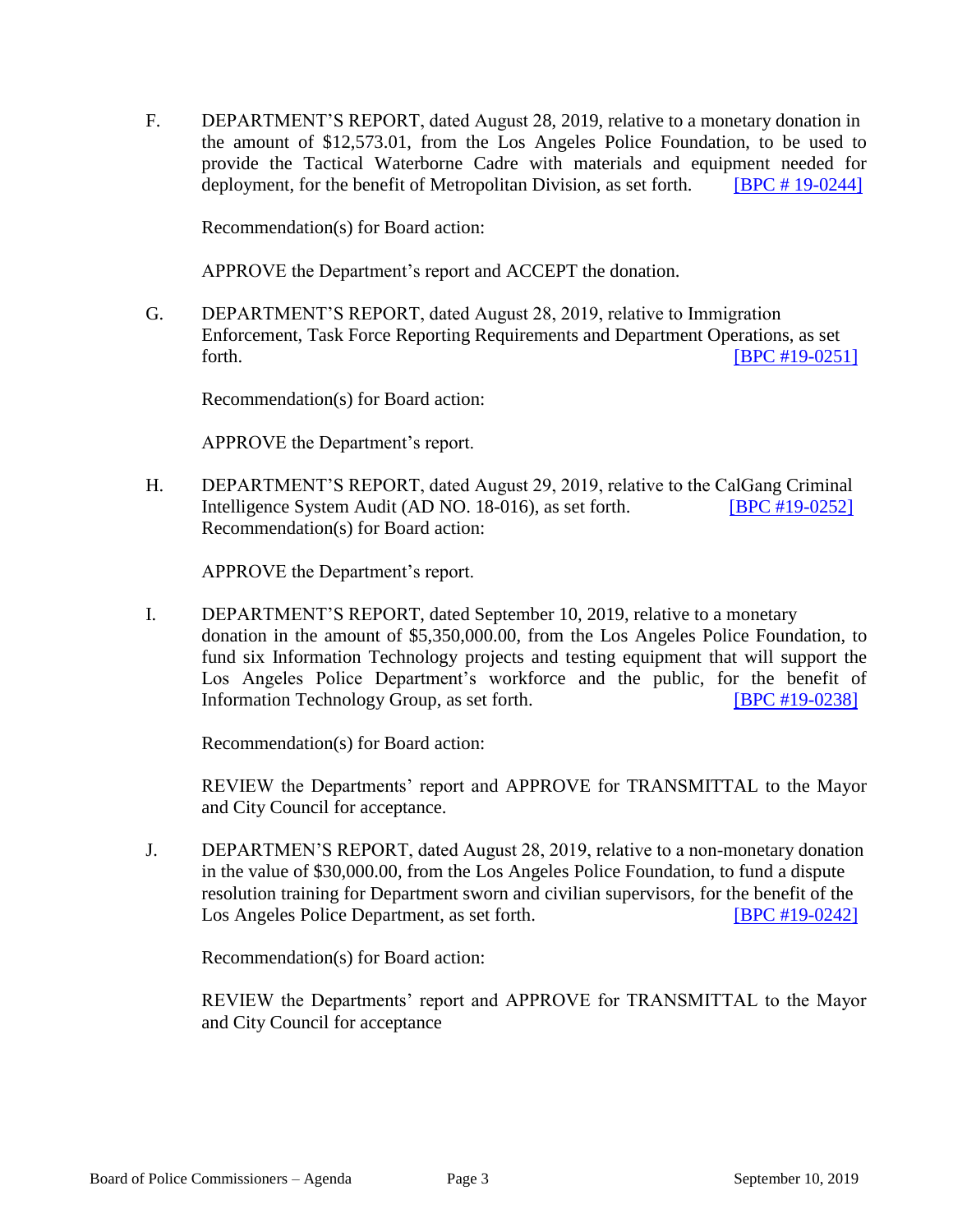K. DEPARTMENT'S REPORT, dated September 03, 2019, relative to a monetary donation in the amount of \$16,007.50, from the Los Angeles Police Foundation, to be used to implement a traffic safety campaign to educate scooter operators, for the benefit of Transit Service Bureau, Traffic Group, as set forth. [\[BPC #19-0245\]](http://www.lapdpolicecom.lacity.org/091019/BPC_19-0245.pdf)

Recommendation(s) for Board action:

APPROVE the Departments' report and ACCEPT the donation.

L. DEPARTMENT'S REPORT, dated August 27, 2019, relative to monetary donations totaling amount \$9,538.00, from various donors, to be used to fund activities, events and food for Department youth programs, for the benefit of the Los Angeles Police Department, as set forth. **IBPC #19-0246** 

Recommendation(s) for Board action:

APPROVE the Departments' report and ACCEPT the donations.

M. DEPARTMENT'S REPORT, dated August 27, 2019, relative to monetary donations totaling \$17,714.46, from various donors, to be used to fund Department events, for the benefit of the Los Angeles Police Department, as set forth. **[\[BPC #19-0247\]](http://www.lapdpolicecom.lacity.org/091019/BPC_19-0247.pdf)** 

Recommendation(s) for Board action:

APPROVE the Departments' report and ACCEPT the donations.

## **2. REPORT OF THE CHIEF OF POLICE**

- Significant Incidents and activities occurring during the period of August 27, 2019 through September 10, 2019
- Crime Statistics
- Department Personnel Strength

#### **3. PUBLIC COMMENT PERIOD**

#### **4. CLOSED SESSION ITEMS**

- A. PUBLIC EMPLOYEE DISCIPLINE/DISMISSAL/RELEASE/PUBLIC EMPLOYEE PERFORMANCE EVALUATION. In-Custody Death (ICD), and Non-Tactical Unintentional Discharge (NTUD). Government Code Section 54957.
	- 1. ICD #057-18 Three Police Officer II *(Date of Occurrence – 10/20/18* One Police Officer I *Involved Party – R. Olives)*

2. NTUD #062-18 One Police Officer II *(Date of Occurrence – 11/14/18)*